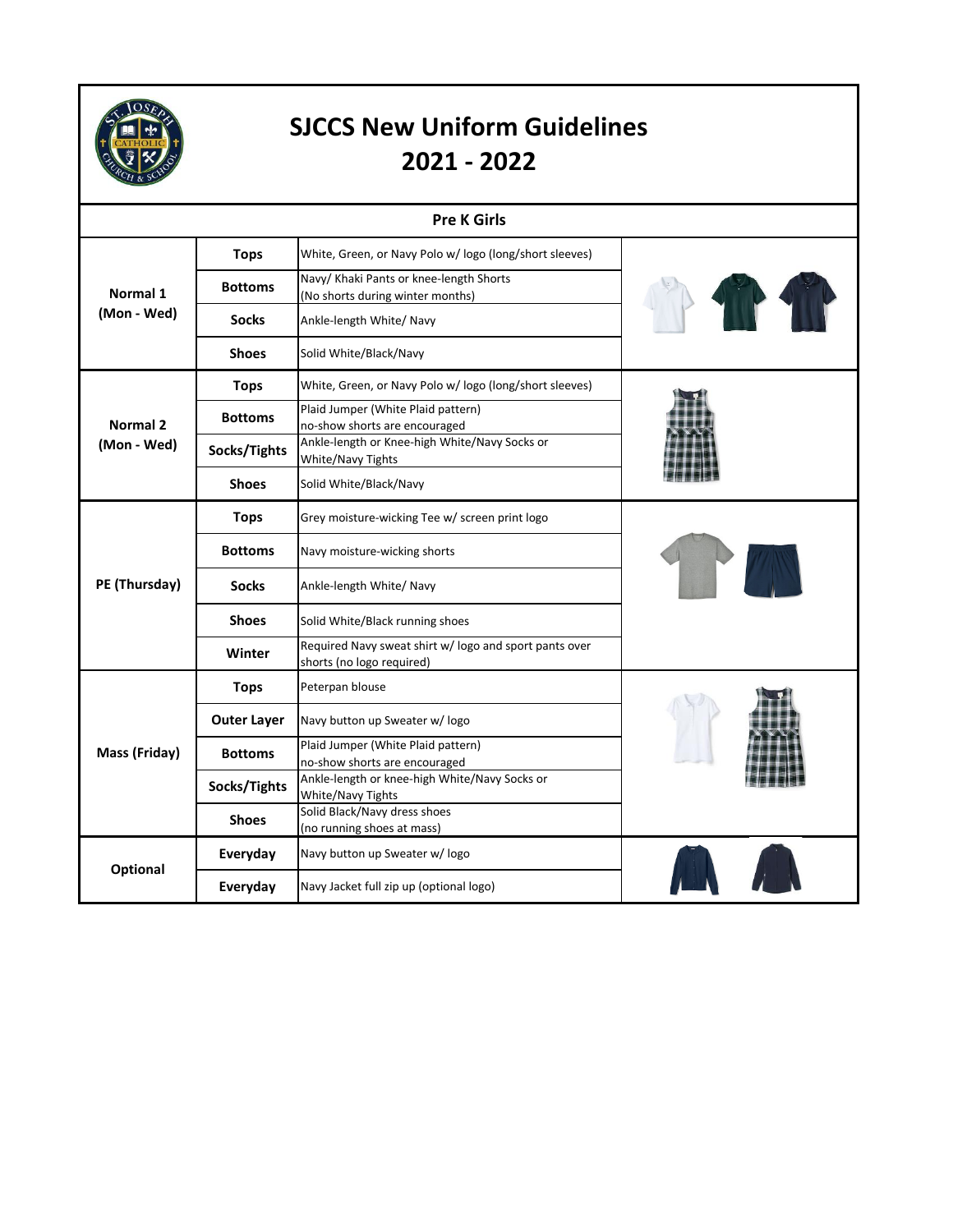

|                         | Elementary School (5k - 5th grade) Girls |                                                                                                         |  |  |  |
|-------------------------|------------------------------------------|---------------------------------------------------------------------------------------------------------|--|--|--|
| Normal 1<br>(Mon - Wed) | <b>Tops</b>                              | White, Green, or Navy Polo w/ logo (long/short sleeves)                                                 |  |  |  |
|                         | <b>Bottoms</b>                           | Navy/Khaki Pants or knee-length Shorts<br>Black/Brown Belt required 3rd grade and up                    |  |  |  |
|                         | <b>Socks</b>                             | Ankle-length White/ Navy                                                                                |  |  |  |
|                         | <b>Shoes</b>                             | Solid White/Black/Navy                                                                                  |  |  |  |
| Normal 2<br>(Mon - Wed) | <b>Tops</b>                              | White, Green, or Navy Polo w/ logo (long/short sleeves)                                                 |  |  |  |
|                         | <b>Bottoms</b>                           | Plaid Skort or Plaid Jumper (White Plaid pattern)<br>no-show shorts are encouraged under jumper         |  |  |  |
|                         | Socks/Tights                             | Ankle-length or knee-high White/Navy Socks or<br>White/Navy Tights                                      |  |  |  |
|                         | <b>Shoes</b>                             | Solid White/Black/Navy                                                                                  |  |  |  |
| PE (Thursday)           | <b>Tops</b>                              | Grey moisture-wicking Tee w/ screen print logo                                                          |  |  |  |
|                         | <b>Bottoms</b>                           | Navy moisture-wicking shorts (optional Navy sport pants<br>over shorts - required during winter months) |  |  |  |
|                         | <b>Socks</b>                             | Ankle-length White/ Navy                                                                                |  |  |  |
|                         | <b>Shoes</b>                             | Solid White/Black running shoes                                                                         |  |  |  |
|                         | Winter                                   | Required Navy sweat shirt w/logo and sport pants over<br>shorts (no logo required)                      |  |  |  |
| Mass (Friday)           | <b>Tops</b>                              | White Peterpan blouse                                                                                   |  |  |  |
|                         | <b>Outer Layer</b>                       | Navy button up Sweater w/logo                                                                           |  |  |  |
|                         | <b>Bottoms</b>                           | Plaid Jumper (White Plaid pattern)<br>no-show shorts are encouraged under jumper                        |  |  |  |
|                         | Socks/Tights                             | Ankle-length or knee-high White/Navy Socks or<br><b>White/Navy Tights</b>                               |  |  |  |
|                         | <b>Shoes</b>                             | Solid Black/Navy dress shoes<br>(no running shoes at mass)                                              |  |  |  |
| Optional                | Everyday                                 | Navy Sweater/Sweater Vest w/ logo                                                                       |  |  |  |
|                         | Everyday                                 | Navy Jacket full zip up (optional logo)                                                                 |  |  |  |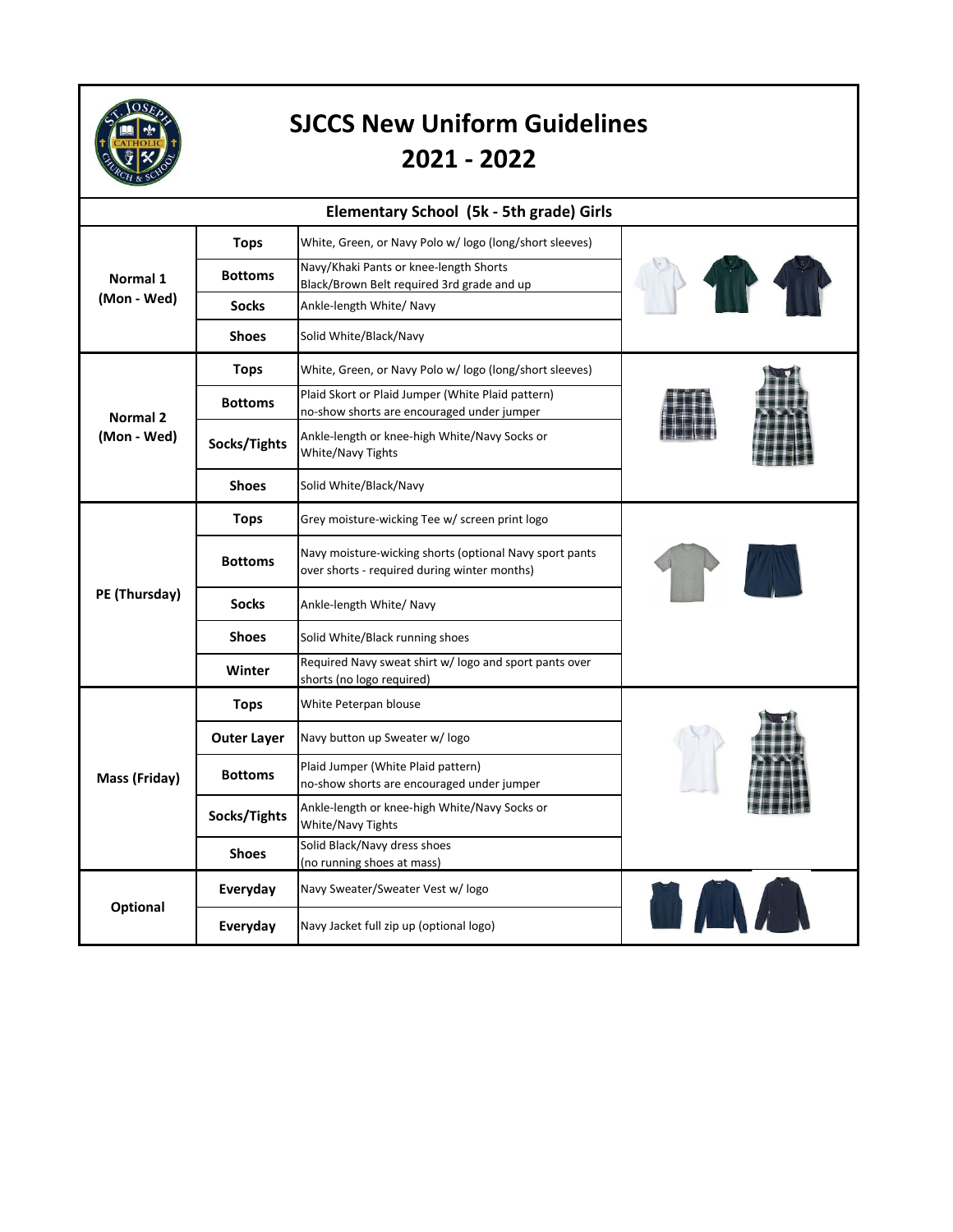

| Middle School (6th-8th grade) Girls |                    |                                                                                                         |              |
|-------------------------------------|--------------------|---------------------------------------------------------------------------------------------------------|--------------|
|                                     | <b>Tops</b>        | White, Green, or Navy Polo w/ logo (long/short sleeves)                                                 |              |
| Normal 1<br>(Mon - Wed)             | <b>Bottoms</b>     | Navy/Khaki Pants or knee-length Shorts<br>Black/Brown Belt required                                     |              |
|                                     | <b>Socks</b>       | Ankle-length White/ Navy                                                                                |              |
|                                     | <b>Shoes</b>       | Solid White/Black/Navy                                                                                  |              |
|                                     | <b>Tops</b>        | White, Green, or Navy Polo w/logo (long/short sleeves)                                                  |              |
| Normal 2                            | <b>Bottoms</b>     | Navy/Khaki knee-length Skort/Skirt<br>no-show shorts are encouraged under Skirts                        |              |
| (Mon - Wed)                         | Socks/Tights       | Ankle-length or knee-high White/Navy Socks or<br>White/Navy Tights                                      |              |
|                                     | <b>Shoes</b>       | Solid White/Black/Navy                                                                                  |              |
| PE (Thursday)                       | <b>Tops</b>        | Grey moisture-wicking Tee w/ screen print logo                                                          |              |
|                                     | <b>Bottoms</b>     | Navy moisture-wicking shorts (optional Navy sport pants<br>over shorts - required during winter months) |              |
|                                     | <b>Socks</b>       | Ankle-length White/ Navy                                                                                |              |
|                                     | <b>Shoes</b>       | Solid White/Black running shoes                                                                         |              |
|                                     | Winter             | Required Navy sweat shirt w/ logo and sport pants over<br>shorts (no logo required)                     |              |
|                                     | <b>Tops</b>        | White Oxford shirt w/ girls navy cross tie                                                              |              |
| Mass (Friday)                       | <b>Outer Layer</b> | Navy button up Sweater w/logo                                                                           |              |
|                                     | <b>Bottoms</b>     | Navy knee-length Skort/Skirt<br>no-show shorts are encouraged under Skirts                              | <b>PRAIL</b> |
|                                     | Socks/Tights       | Ankle-length or knee-high White/Navy Socks or<br><b>White/Navy Tights</b>                               |              |
|                                     | <b>Shoes</b>       | Solid Black/Navy dress shoes<br>(no running shoes at mass)                                              |              |
| Optional                            | Everyday           | Navy Sweater/Sweater Vest w/ logo                                                                       |              |
|                                     | Everyday           | Navy Jacket full zip up (optional logo)                                                                 |              |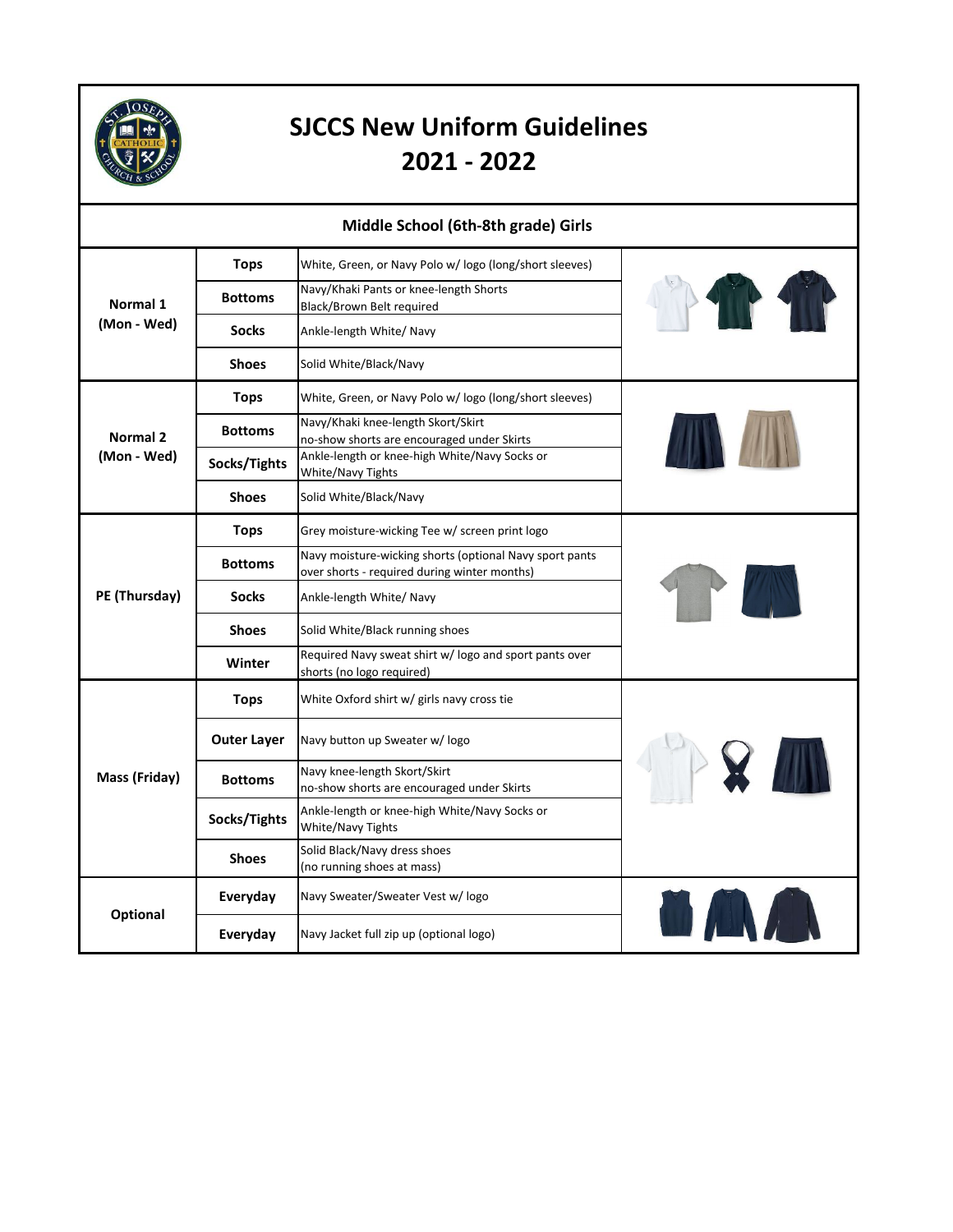

|               |                    | <b>Pre K Boys</b>                                                                                       |  |
|---------------|--------------------|---------------------------------------------------------------------------------------------------------|--|
| Normal 1      | <b>Tops</b>        | White, Green, or Navy Polo w/logo (long/short sleeves)                                                  |  |
|               | <b>Bottoms</b>     | Navy/Khaki Pants or knee-length Shorts<br>(No shorts during winter months)                              |  |
| (Mon - Wed)   | <b>Socks</b>       | Ankle-length White/ Black                                                                               |  |
|               | <b>Shoes</b>       | Solid White/Black/Brown                                                                                 |  |
|               | <b>Tops</b>        | Grey moisture-wicking Tee w/ screen print logo                                                          |  |
| PE (Thursday) | <b>Bottoms</b>     | Navy moisture-wicking shorts (optional Navy sport pants<br>over shorts - required during winter months) |  |
|               | <b>Socks</b>       | Ankle-length White/ Black                                                                               |  |
|               | <b>Shoes</b>       | Solid White/Black running shoes                                                                         |  |
|               | Winter             | Required Navy sweat shirt w/ logo and sport pants over<br>shorts                                        |  |
|               | <b>Tops</b>        | White Oxford shirt (long/short sleeves)                                                                 |  |
|               | <b>Outer Layer</b> | Navy pullover Sweater/Sweater Vest w/ logo                                                              |  |
| Mass (Friday) | <b>Bottoms</b>     | <b>Navy Pants</b>                                                                                       |  |
|               | <b>Socks</b>       | Ankle-length Black                                                                                      |  |
|               | <b>Shoes</b>       | Solid Black dress shoes<br>(no running shoes at mass)                                                   |  |
| Optional      | Everyday           | Navy pullover Sweater/Sweater Vest w/ logo                                                              |  |
|               | Everyday           | Navy Jacket full zip up (optional logo)                                                                 |  |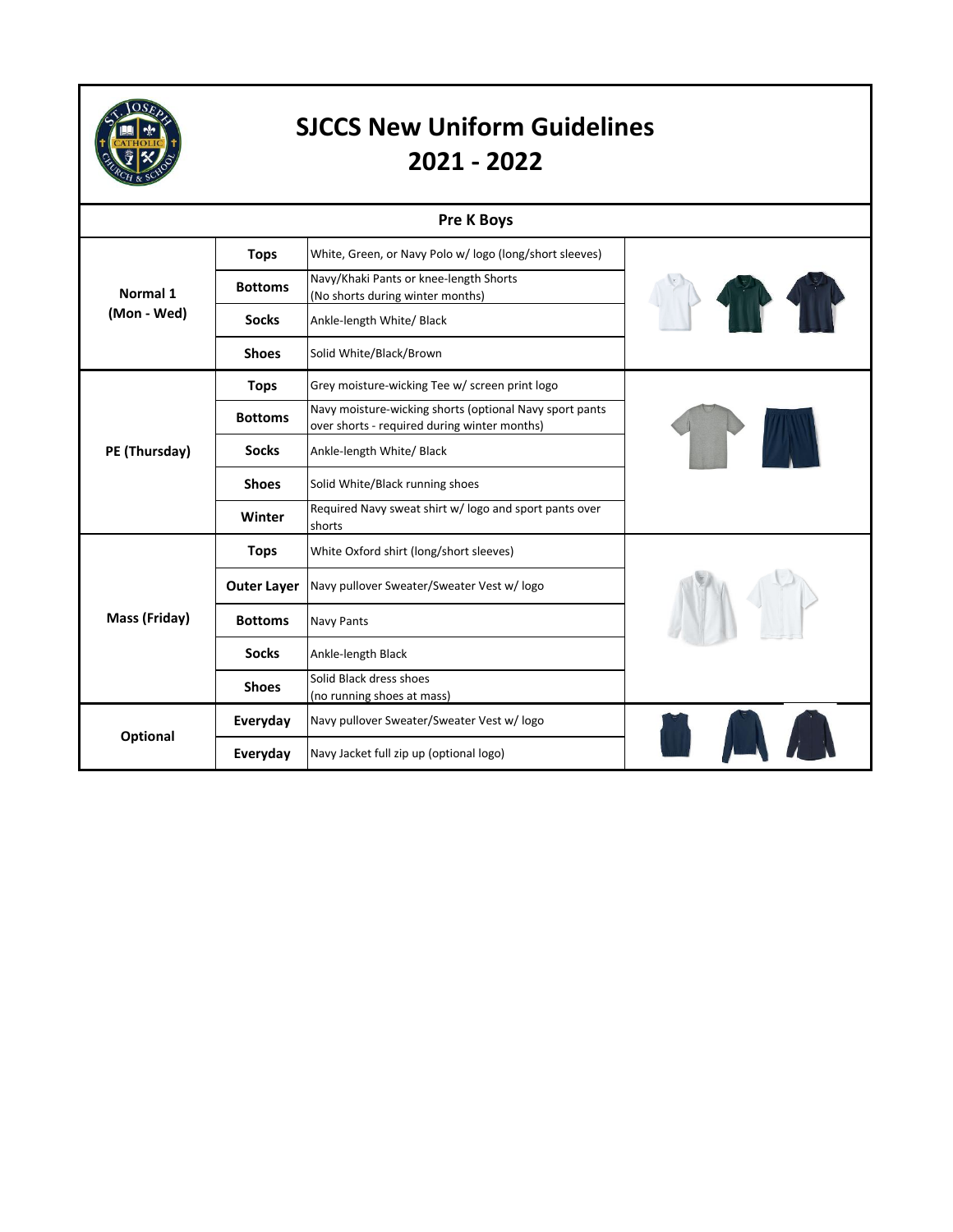

| <b>Elementary School (5k - 5th grade) Boys</b> |                    |                                                                                                         |  |  |
|------------------------------------------------|--------------------|---------------------------------------------------------------------------------------------------------|--|--|
|                                                | <b>Tops</b>        | White, Green, or Navy Polo w/ logo (long/short sleeves)                                                 |  |  |
| Normal 1<br>(Mon - Wed)                        | <b>Bottoms</b>     | Navy/Khaki Pants or Shorts<br>Black/Brown Belt required 3rd grade and up                                |  |  |
|                                                | <b>Socks</b>       | Ankle-length White/ Black                                                                               |  |  |
|                                                | <b>Shoes</b>       | Solid White/Black/Brown                                                                                 |  |  |
|                                                | <b>Tops</b>        | Grey moisture-wicking Tee w/ screen print logo                                                          |  |  |
| PE (Thursday)                                  | <b>Bottoms</b>     | Navy moisture-wicking shorts (optional Navy sport pants<br>over shorts - required during winter months) |  |  |
|                                                | <b>Socks</b>       | Ankle-length White/ Black                                                                               |  |  |
|                                                | <b>Shoes</b>       | Solid White/Black running shoes                                                                         |  |  |
|                                                | Winter             | Required Navy sweat shirt w/ logo and sport pants over<br>shorts (no logo required)                     |  |  |
|                                                | <b>Tops</b>        | White Oxford shirt (long/short sleeves) w/ Striped* tie<br>Ties optional 5k-2nd, required 3rd and up    |  |  |
|                                                | <b>Outer Layer</b> | Navy pullover Sweater/Sweater Vest w/logo                                                               |  |  |
| Mass (Friday)                                  | <b>Bottoms</b>     | Navy Pants<br>Black Belt required 3rd grade and up                                                      |  |  |
|                                                | <b>Socks</b>       | Ankle-length Black                                                                                      |  |  |
|                                                | <b>Shoes</b>       | Solid Black dress shoes<br>(no running shoes at mass)                                                   |  |  |
|                                                | Everyday           | Navy pullover Sweater/Sweater Vest w/ logo                                                              |  |  |
| Optional                                       | Everyday           | Navy Jacket full zip up (optional logo)                                                                 |  |  |